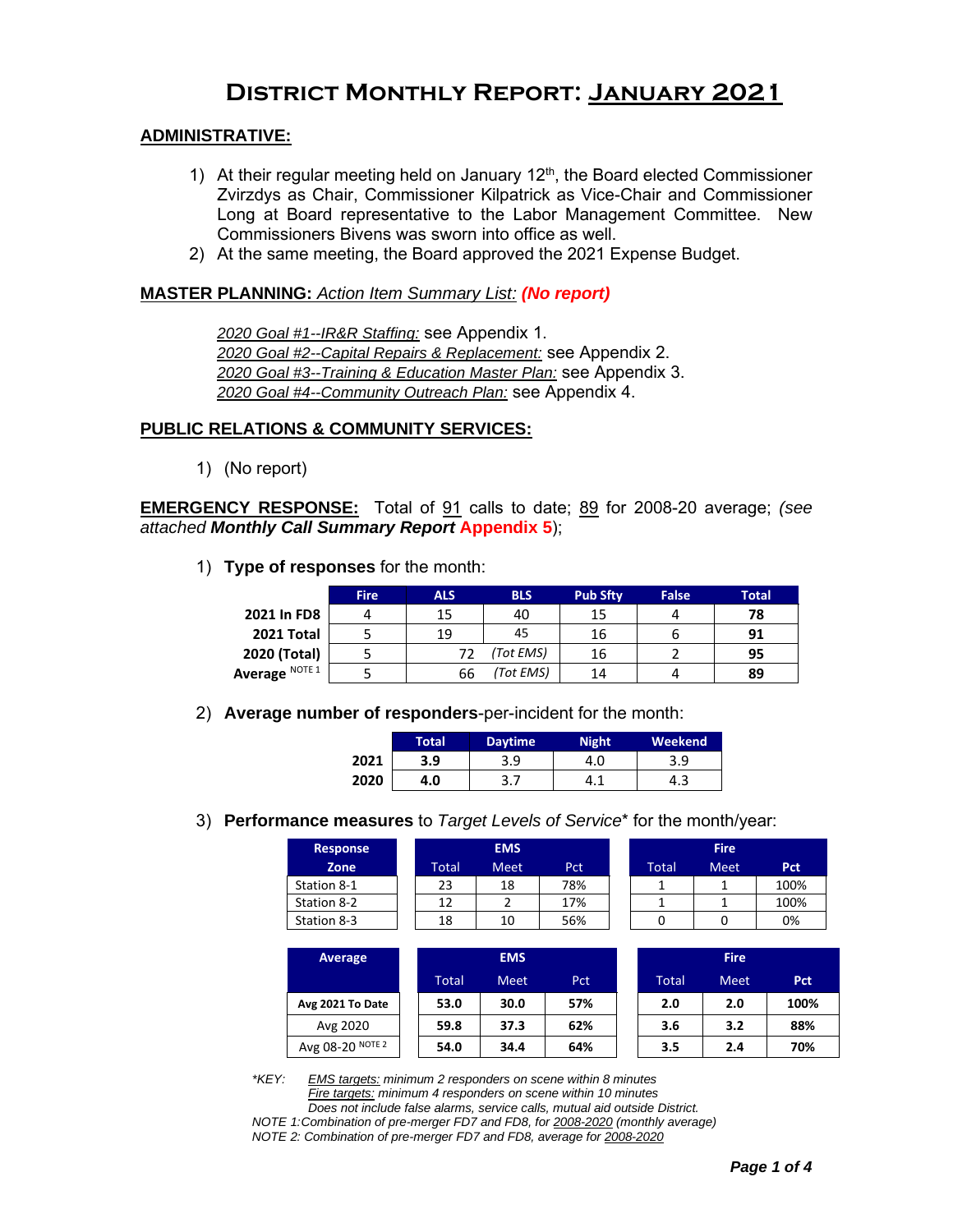|                 | 4)          |                 |             |       | <b>Delayed responses for the month:</b> |                                                               |                |
|-----------------|-------------|-----------------|-------------|-------|-----------------------------------------|---------------------------------------------------------------|----------------|
| FD <sub>8</sub> | <b>Date</b> | <b>Sta</b>      | <b>Time</b> | R/T   | <b>Incident Type</b>                    | <b>Comments</b>                                               | <b>Shift</b>   |
| 002             | 1 Jan 21    | 81E             | 15:12       | 9.04  | <b>BLS Assist L/E</b>                   | 7 min travel time from Sta 8-1                                |                |
| 006             | 2 Jan 21    | 82A             | 09:27       | 13.24 | <b>BLS DoA</b>                          | 12 min travel time from Sta 8-1                               | $\overline{7}$ |
| 012             | 4 Jan 21    | 81L             | 18:52       | 16.57 | <b>BLS Dizziness</b>                    | 11 min travel time from Sta 3-5; E-35 handled call            | 9              |
| 015             | 6 Jan 21    | 81 <sub>B</sub> | 12:06       | 9.53  | <b>BLS Pregnancy</b>                    | 8 min travel time from Sta 8-1                                |                |
| 022             | 7 Jan 21    | 82C             | 18:56       | 12.24 | <b>BLS Breathing Prob</b>               | 10 min travel time from Sta 8-1                               | 3              |
| 023             | 7 Jan 21    | 82A             | 19:56       | 9.46  | <b>BLS Seizure</b>                      | 9 min travel time from Sta 8-1                                | 3              |
| 024             | 8 Jan 21    | 83G             | 02:10       | 12.18 | <b>BLS Breathing Prob</b>               | 9 min travel time from Sta 8-3; delayed routing to scene      | 3              |
| 027             | 9 Jan 21    | 83A             | 09:40       |       | 13.41 ALS Chest Pain                    | AU 83 & BN8 responded from Sta 8-1 (training)                 | 5              |
| 049             | 14 Jan 21   | 82A             | 15:24       |       | 12.44 BLSY Patient Assist               | 11 min travel time from Sta 8-1; non-emergency                |                |
| 054             | 18 Jan 21   | 83A             | 05:47       | 19.12 | <b>ALS Chest Pain</b>                   | Arrival not recoreded correctly by TComm                      | 4              |
| 060             | 20 Jan 21   | 82A             | 16:07       |       | 10.04 ALLS Unk Med Prob                 | 10-12 min travel time from Sta 8-1                            |                |
| 061             | 20 Jan 21   | 82C             | 18:07       | 9.06  | <b>ALS Chest Pain</b>                   | 8 min travel time from Sta 8-1                                | $\overline{7}$ |
| 066             | 23 Jan 21   | 82A             | 09:15       | 10.27 | <b>BLS MVA</b>                          | 9 min travel time from Sta 8-1                                | 1              |
| 068             | 23 Jan 21   | 83G             | 11:00       |       | 10.42 BLS CVA                           | E-81 response in Sta 8-3 area (AU-83 already on another call) | $\mathbf{1}$   |
| 069             | 23 Jan 21   | 83E             | 12:07       | 11.35 | <b>BLS Sick Person</b>                  | E-81 response in Sta 8-3 area (E-83 training at Sta 8-1)      | $\mathbf{1}$   |
| 070             | 24 Jan 21   | 83A             | 01:29       | 16.25 | <b>BLSY Patient Assist</b>              | Difficulty access address (narrow road with many driveways)   | $\mathbf{1}$   |
| 071             | 24 Jan 21   | 81L             | 03:10       | 15.39 | <b>BLS</b> Intoxication                 | 13 min travel time from Sta 8-1; non-emergency                | $\mathbf{1}$   |
| 074             | 24 Jan 21   | 83A             | 21:01       | 11.35 | <b>BLS Welfare Check</b>                | Non-emergency response                                        | $\overline{2}$ |
| 076             | 25 Jan 21   | 82A             | 14:31       | 11.30 | <b>BLSY Patient Assist</b>              | 12 min travel time from Sta 8-1; non-emergency                |                |
| 081             | 28 Jan 21   | 82C             | 04:36       | 10.57 | <b>BLS Medical Alarm</b>                | 9 min travel time from Sta 8-1; non-emergency                 | 5              |

#### **IR&R STAFFING LEVELS:** Staffing levels for the month:

|                    | <b>Staffing Targets by Position:</b>            | <b>Station 8-1</b> | <b>Station 8-3</b> | <b>Note</b> |
|--------------------|-------------------------------------------------|--------------------|--------------------|-------------|
|                    | <b>Battalion Chief:</b>                         | 81%                | A                  |             |
| Dayshift           | Engine/EMS Company:                             | 100%               | 90%                | B           |
|                    | <b>Station Staffed:</b>                         | 100%               | 90%                |             |
|                    | <b>Battalion Chief:</b>                         | 98%                |                    |             |
|                    | Company Officer:                                | 100%               | 20%                | B           |
| Night &<br>Weekend | Engine Company:                                 | 100%               | B,C                |             |
|                    | <b>EMS Company:</b>                             | 100%               | 90%                | D           |
|                    | <b>Operations Support (Tenders)</b>             | 73%                | Ε                  |             |
| <b>Total</b>       | <b>Summary of Staffing Level for the Month:</b> | <b>100%</b>        | 90%                | D           |
| <b>Total</b>       | <b>District Wide Staffing for the Month:</b>    | 95%                |                    |             |

#### *Notes:*

- *A) Includes weekday holidays when BC not staffed;*
- *B) Includes BC assigned as Company Officer if needed;*
- *C) May be cross-trained/certified staff (e.g. Firefighter-EMT);*
- *D) Includes minimum target staffing of Aid Unit 83 at Station 8-3; and*
- *E) Operations Support Program staff for on-call for Driver-Operator & Tender response.*

**Volunteer Staffing:** status for the current month: see **Appendix 6**.

#### **PERSONNEL MANAGEMENT, SAFETY& TRAINING:**

- 1) Current Training Topics:
	- Residential Fire Simulation: Standard Evolution;
	- Residential Fire Simulation: Standard Evolution with Change in IAP;<br>■ Hose Loads: and
	- Hose Loads; and
	- SCBA (MSA G1) Quarterly Donning & Doffing.
- 2) Medic-One OTEP:
	- **EXECT:** BLS Patient Treatment: Trauma and Long-Bone Splinting;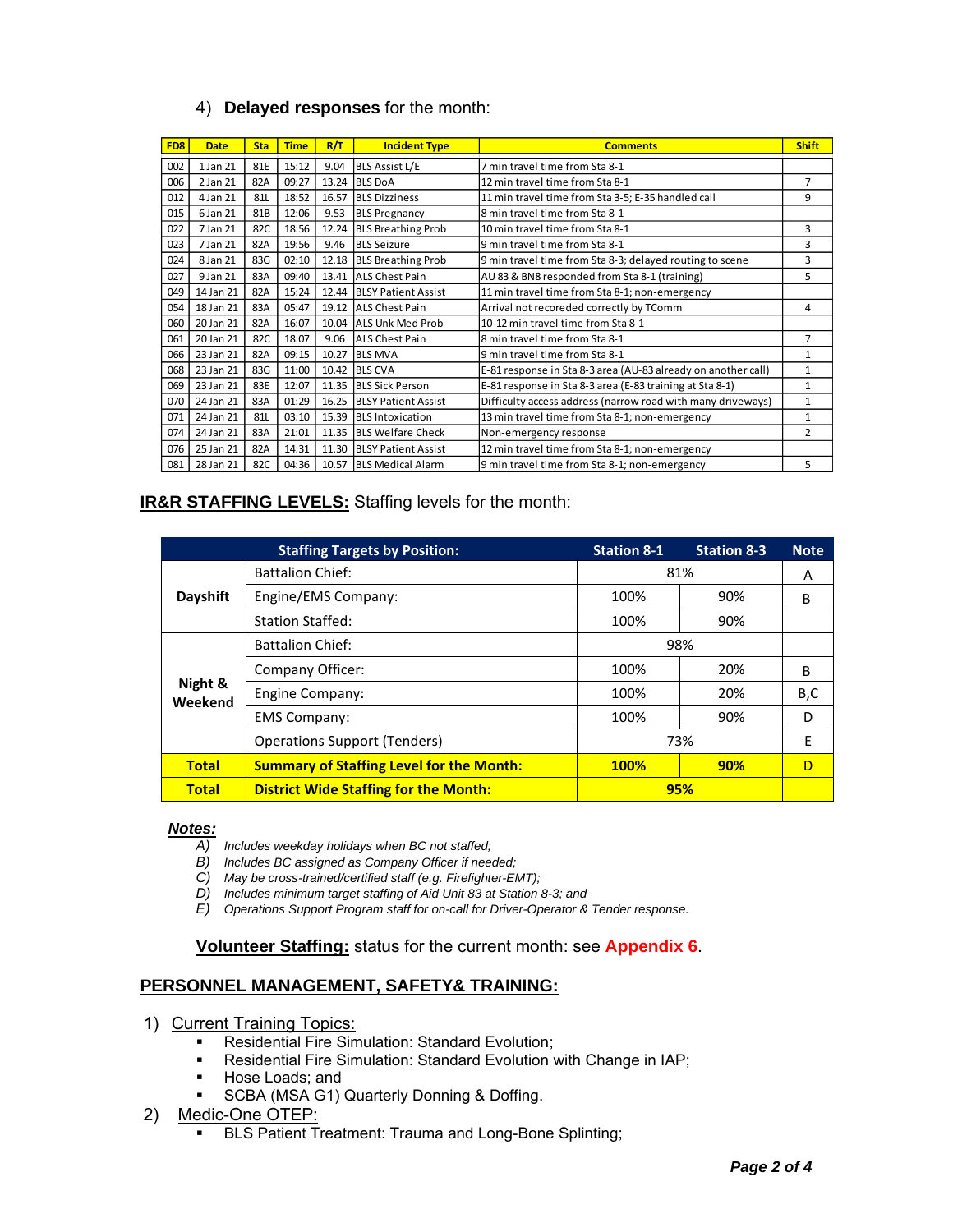- ALS Upgrades Written Evaluation; and
- **CPR, AED and SGA.**
- 3) Leadership:
	- Accident and "near-miss" forms (self-study Safety Committee minutes); and
	- Operations Team meeting held January 7<sup>th</sup>; the meeting was held "virtually".
- 4) Other:
	- "Blue Card" Refresher Training;
	- Radio Communications Training:
	- **District Map Training & Evaluation; and**
	- AED Downloading for Reporting to Medic One.<br>■ Four current Firefighters are enrolled in the n
	- Four current Firefighters are enrolled in the new District apparatus driver-operator program that will feature a two-day class in April as well as ongoing training. Chief Hall was the primary architect of this program.

#### **PERSONNEL MANAGEMENT, RELATIONS:**

- 1) Chief LeMay continued to work on the recruitment, testing, evaluation and interviewing of candidates for the new Battalion Chief position; he hopes to have this complete by mid-February with a hiring date commensurate with the successful candidate's background checks & availability.
- 2) The Operations Team (all chief officers) met on January 7<sup>th</sup>.
- 3) The Board and Fire Chief are working on a performance appraisal process for the District and leadership. A workshop will be convened to discuss details about this as well as follow-up on staffing planning.
- 4) Several members of the District received their first round of COVID-19 vaccinations during the month; the second (follow-up) vaccinations will be due after 28 days.
- 5) On January  $21^{st}$  the Labor Management Committee (IAFC Local 2903 representatives Chris Ross, Brent McBride and Derek Hall and Commissioner Long, Chiefs VanCamp and LeMay) met on some "house-keeping" matters for the collective bargaining agreement. They will plan to meet on no less than a quarterly basis.

#### **EQUIPMENT & FACILITIES:**

- 1) Apparatus & Equipment:
	- a. Engine 83 (3130) underwent some repairs on its suspension system.
	- b. Both reserve Engine 84 (3124) and Aid Unit 81 (3500) are back in their regularly assigned locations.
	- c. A regular inspection and inventory of SCBA equipment showed one unit (490) and two cylinders (036, 046) were missing and Lt Zvirzdys is investigating for their location; most likely they were used for training and mis-placed.
- 2) Facilities:
	- a. Chief VanCamp, Secretary Stumpf and Chief LeMay met with staff from Pacific Office Automation about internet connectivity during the month and are making changes that should improve coverage and durability at both Station 8-1 and 8-3.
	- b. The Facilities & Equipment Team met on January  $7^{\text{th}}$ .
	- c. At the regular Board meeting held on January 12<sup>th</sup>, Chief VanCamp and Steve Hatton of Hatton-Godat-Pantier Engineers briefed the Board on the Station 8-1 septic system replacement. The system has become under-sized for the use and occupancy of recent years; a design has been prepared and approved by regulatory authorities for permitting. Chief VanCamp asked for approval to move to the construction phase of the project; the Board approved.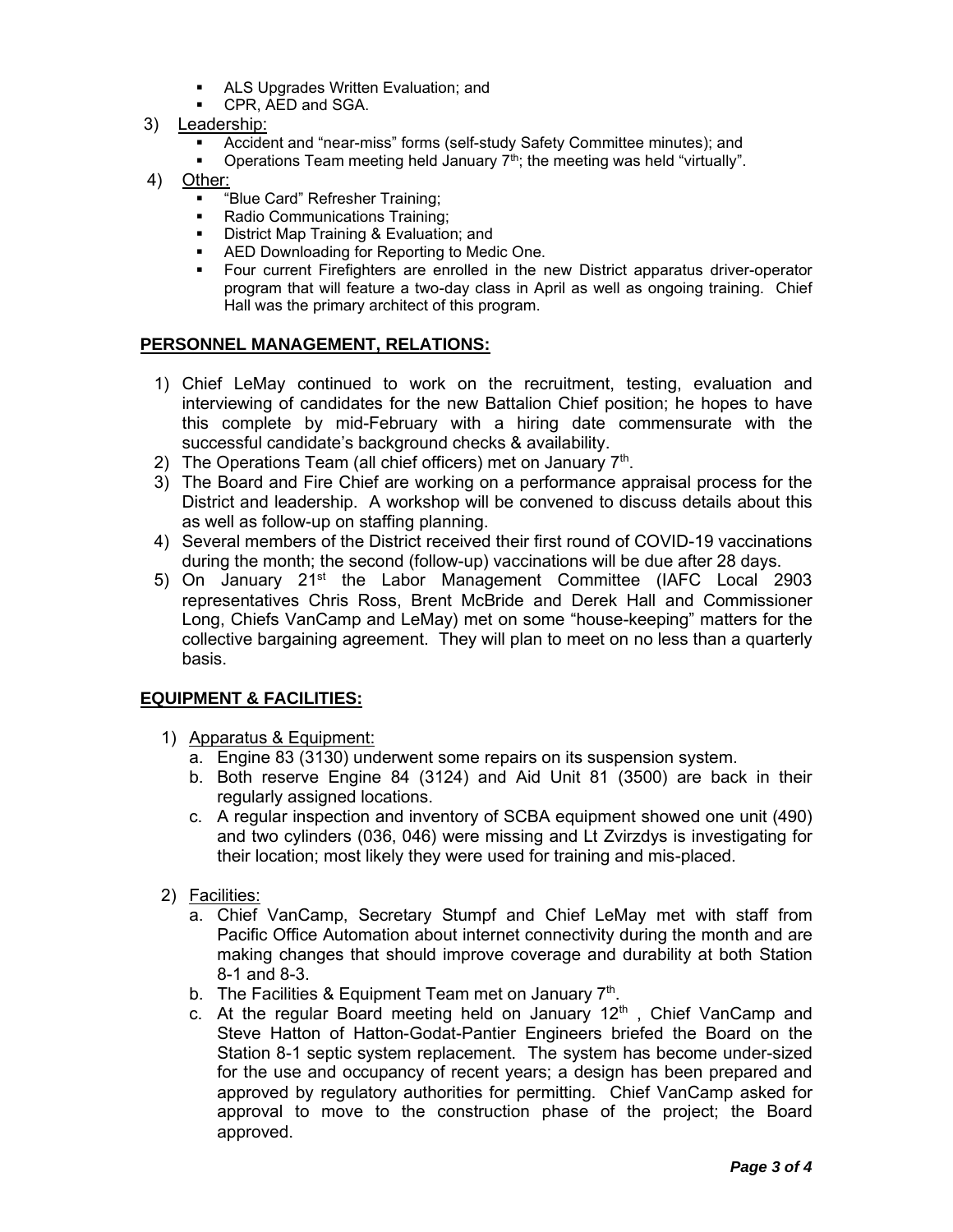| <b>Cash</b><br><b>Balance</b> | <b>Fund 6680</b><br><b>Operations</b> | <b>Note</b> | <b>Fund 6681</b><br><b>CR&amp;R</b> | <b>Note</b> | <b>Fund 6683</b><br><b>Reserve</b> | <b>Note</b> | <b>Fund 6685</b><br><b>Cap Fac Proj</b> | <b>Note</b> |  |
|-------------------------------|---------------------------------------|-------------|-------------------------------------|-------------|------------------------------------|-------------|-----------------------------------------|-------------|--|
| Beg.                          | \$931,802                             |             | \$883,289                           |             | \$1,292,090                        |             | \$1,518,573                             |             |  |
| 1 Jan 20                      |                                       |             |                                     |             |                                    |             |                                         |             |  |
| Current                       | \$645,660                             | 1,3         | \$883,842                           | 1,3         | \$1,293,233                        | 1,3         | \$1,519,939                             | 1,3         |  |
| <b>Balance</b>                |                                       |             |                                     |             |                                    |             |                                         |             |  |
| <b>Budget</b>                 | \$765,300                             | 2,3,4       | \$1,090,000                         | 2,3,4       | \$1,313,000                        | 2,3         | \$1,540,000                             | 2,3         |  |
| <b>End Bal</b>                |                                       |             |                                     |             |                                    |             |                                         |             |  |

#### **FINANCIAL:** *(see also Budget Reports provided by the District Secretary).*

*Notes:*

1: As of 1 February 2021.

- 2: Estimates based upon preliminary tax revenue calculations & fully accounted expensed for remaining budget year.
- 3: Interest rates for current period:

LGIP Pool: <u>1.74 %</u>

TCIP Pool: <u>1.81 %</u>.

4: Includes transfer of \$275,000 from Fund 6680 to Fund 6681 (November 2020).

**Operating Cash Flow:** projected for the year: see **Appendix 7**. **Operating Expenditures vs Budget:** (no report)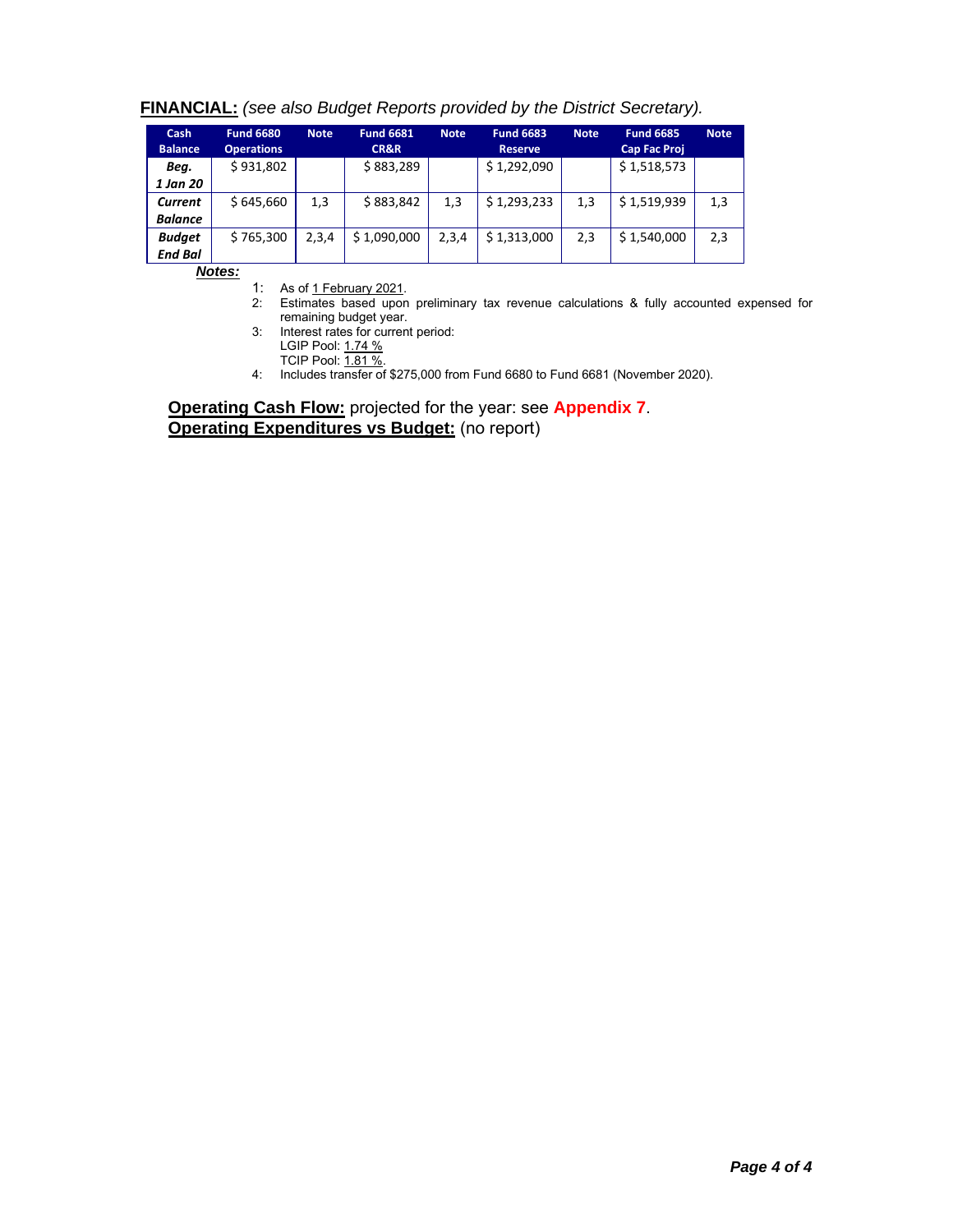### **Appendix 5- Monthly Response Record**

| Inc $#$    | <b>Date</b>            | <b>Sta</b><br><b>Zone</b> | Grid                   | <b>Location</b>                                      | <b>Alarm</b><br><b>Time</b> | <b>Resp</b><br><b>Time</b> | <b>Type</b>                                        | <b>Resp</b>    | <b>Shift</b><br># |
|------------|------------------------|---------------------------|------------------------|------------------------------------------------------|-----------------------------|----------------------------|----------------------------------------------------|----------------|-------------------|
| 001        | 1 Jan 21               | 81F                       | F19                    | 5602 Johnson Point Rd NE                             | 00:11                       | 4.58                       | <b>BLS MVA</b>                                     | 8              | 5                 |
| 002        | 1 Jan 21               | 81E                       | H <sub>20</sub>        | 6715 Falcon Way NE                                   | 15:12                       | 9.04                       | <b>BLS Assist L/E</b>                              | 3              |                   |
| 003        | 1 Jan 21               | 325                       | M19                    | College @ 31st Ave SE                                | 17:38                       | N/A                        | <b>BLS MVA</b>                                     | 5              |                   |
| 004        | 1 Jan 21               | 82B                       | E20                    | 6644 Marvin Rd NE                                    | 18:47                       | 9.05                       | <b>Brush Fire</b>                                  | 5              | 6                 |
| 005        | 2 Jan 21               | 81H                       | 118                    | 3415 Sleater Kinney Rd NE                            | 02:21                       | 5.53                       | ALS Rapid Heart Rate                               | 4              | 6                 |
| 006        | 2 Jan 21               | 82A                       | <b>B19</b>             | 9928 Johnson Point Rd NE                             | 09:27                       | 13.24                      | <b>BLS DoA</b>                                     | 4              | $\overline{7}$    |
| 007        | 2 Jan 21               | 81A                       | 117                    | 3506 Shincke Rd NE                                   | 15:31                       | 0.00                       | <b>BLS Medical Eval</b>                            | 3              | $\overline{7}$    |
| 008        | 2 Jan 21               | 82C                       | F <sub>20</sub>        | 63rd @ Puget Beach Rd NE                             | 18:52                       | 7.46                       | Service Call                                       | 3              | $\overline{7}$    |
| 009        | 3 Jan 21               | 307                       | J16                    | 2019 Friendly Grove Rd NE                            | 03:38                       | 6.30                       | <b>ALS Breathing Prob</b>                          | 4              | $\overline{7}$    |
| 010        | 4 Jan 21               | 81A                       | F17                    | Lemon @ Woodard Bay Rd NE                            | 08:41                       | 7.07                       | <b>Wires Down</b>                                  | 4              |                   |
| 011        | 4 Jan 21               | 82A                       | F19                    | 5740 65th Ave NE                                     | 15:01                       | 6.56                       | ALS Rapid Heart Rate                               | 6              |                   |
| 012        | 4 Jan 21               | 81L                       | G20                    | 5345 St Charles Dr NE                                | 18:52                       | 16.57                      | <b>BLS Dizziness</b>                               | 4              | 9                 |
| 013        | 4 Jan 21               | 83A                       | G15                    | 4806 Cushman Rd NE #115                              | 21:14                       | 5.13                       | <b>BLSY Fall</b>                                   | 4              | 9                 |
| 014        | 5 Jan 21               | 83A                       | G15                    | 4806 Cushman Rd NE #133                              | 22:19                       | 7.32                       | <b>BLS Fall</b>                                    | 3              | $\mathbf{1}$      |
| 015        | 6 Jan 21               | 81B                       | F17                    | 6007 Lemon Rd NE                                     | 12:06                       | 9.53                       | <b>BLS Pregnancy</b>                               | 4              |                   |
| 016        | 6 Jan 21               | 82A                       | E18                    | 4305 68th Ave NE                                     | 13:50                       | N/A                        | <b>Fire Alarm Activation</b>                       | 5              |                   |
| 017        | 6 Jan 21               | 83A                       | G16                    | 5538 Heights Ln NE                                   | 15:23                       | 8.17                       | <b>ALS Chest Pain</b>                              | $\overline{4}$ |                   |
| 018        | 6 Jan 21               | 81J                       | 115                    | 2805 Gull Harbor Rd NE                               | 18:41                       | 7.51                       | <b>Structure Fire</b>                              | $\overline{7}$ | $\overline{2}$    |
| 019        | 7 Jan 21               | 307                       | J17                    | 1925 South Bay Rd NE                                 | 07:25                       | 4.40                       | Fire Alarm Activation                              | 4              |                   |
| 020        | 7 Jan 21               | 83A                       | F16                    | 6430 Woodard Bay Rd NE                               | 11:56                       | 4.58                       | <b>ALS Chest Pain</b>                              | 6              |                   |
| 021        | 7 Jan 21               | 81C                       | H <sub>16</sub>        | 3947 Libby Rd NE                                     | 15:42                       | 3.24                       | <b>BLS Weakness</b>                                | 6              |                   |
| 022        | 7 Jan 21               | 82C                       | F20                    | 7035 Sandy Point Rd NE                               | 18:56                       | 12.24                      | <b>BLS Breathing Prob</b>                          | 6              | 3                 |
| 023        | 7 Jan 21               | 82A                       | E18                    | 7019 Kellogg Dr NE                                   | 19:56                       | 9.46                       | <b>BLS Seizure</b>                                 | 4              | 3                 |
| 024        | 8 Jan 21               | 83G                       | C17                    | 2832 Fishtrap Lp NE                                  | 02:10                       | 12.18                      | <b>BLS Breathing Prob</b>                          | $\overline{2}$ | 3                 |
| 025        | 8 Jan 21               | 81F                       | G19                    | 5316 Johnson Point Rd NE                             | 18:52                       | 5.26                       | <b>BLS Fall</b>                                    | 4              | 4                 |
| 026        | 9 Jan 21               | 307                       | K17                    | 514 Devoe St NE                                      | 07:46                       | 7.00                       | Wires Down                                         | 4              | 5                 |
| 027        | 9 Jan 21               | 83A                       | G16                    | 5549 Boston Harbor Rd NE                             | 09:40                       | 13.41                      | <b>ALS Chest Pain</b>                              | 3              | 5                 |
| 028        | 10 Jan 21              | 81A                       | H <sub>18</sub>        | 4402 Shincke Rd NE                                   | 19:51                       | 5.19                       | <b>Structure Fire</b>                              | 8              | 6                 |
| 029        | 11 Jan 21              |                           |                        | (Dispatcher Error)                                   |                             |                            |                                                    |                |                   |
| 030        | 12 Jan 21              | 81A                       | H17                    | 3614 Shincke Rd NE                                   | 05:16                       | 3.11                       | <b>BLS MVA</b>                                     | 4              | $\overline{7}$    |
| 031        | 12 Jan 21              | 307                       | J16                    | 1825 Sullivan St NE                                  | 10:38                       | 6.58                       | <b>ALS Sick Person</b>                             | 3              |                   |
| 032        | 12 Jan 21              | 81J                       | 116                    | 1929 33rd Ave NE                                     | 17:35                       | 6.05                       | <b>BLS DoA</b>                                     | 4              |                   |
| 033        | 12 Jan 21              | <b>81J</b>                | 116                    | 1929 33rd Ave NE                                     | 18:41                       | 19.41                      | Service Call                                       | 4              | 8                 |
| 034        | 12 Jan 21              | 81A                       | F17                    | 7200 Woodard Bay Rd NE                               | 23:10                       | 10.66                      | Service Call                                       | 5              | 8                 |
| 035        | 13 Jan 21              | 82A                       | E19                    | 72nd @ Johnson Point Rd NE                           | 00:14                       | 0.07                       | Wires Down                                         | 3              | 8                 |
| 036        | 13 Jan 21              | 81G                       | H <sub>20</sub>        | Carpenter @ Hawks Prairie Rd NE                      | 23:52                       | N/A                        | Service Call                                       | 4              | 8                 |
| 037        | 13 Jan 21              | 83A                       | H <sub>15</sub>        | 46th @ Boston Harbor Rd NE                           | 00:37                       | 7.15                       | Service Call                                       | $\overline{2}$ | 8                 |
| 038        | 13 Jan 21              | 83A                       | G16                    | 2300 46th Ave NE                                     | 00:52                       | 0.00                       | Service Call                                       | 2              | 8                 |
| 039        | 13 Jan 21              | 82A                       | E19                    | Johnson Point @ 72nd Ave NE                          | 04:27                       | 9.41                       | Wires Down                                         | $\overline{2}$ | 8                 |
| 040        | 13 Jan 21              | 81B                       | G17                    | 5300 Lemon Rd NE                                     | 07:12                       | 9.03                       | Wires Down                                         | 4              |                   |
| 041        | 13 Jan 21              | 83A                       | G16                    | 4902 Boston Harbor Rd NE                             | 08:57                       | 2.29                       | Wires Down                                         | 4              |                   |
| 042        | 13 Jan 21              | 83A                       | 116                    | 1426 33rd Ave NE                                     | 09:51                       | 5.47                       | BLS Overdose                                       | 4              |                   |
| 043        | 13 Jan 21              | 83E                       | F15                    | 5800 Gull Harbor Rd NE                               | 12:05                       | 6.08                       | Water Rescue                                       | $\overline{7}$ |                   |
| 044        | 13 Jan 21              | 318                       | G22                    | 8552 Vashon Dr NE                                    | 18:33                       | 11.43                      | ALS Chest Pain                                     | 4              | 9<br>9            |
| 045        | 13 Jan 21              | 319                       | 120                    | 7300 32nd Ave NE #45                                 | 19:43                       | 12.34                      | <b>BLS Fall</b>                                    | 4              |                   |
| 046        | 13 Jan 21              | 323                       | J20                    | 1416 Whisler St NE                                   | 21:10                       | 3.10                       | <b>BLS Head Injury</b>                             | 4              | 9                 |
| 047        | 14 Jan 21              | 83G                       | C18                    | 3636 Lovejoy Ct NE                                   | 06:24                       | N/A                        | BLS Unk Med Prob                                   | $\overline{2}$ |                   |
| 048        | 14 Jan 21              | 81E                       | 120                    | 6029 Tolmie Dr NE<br>08:10<br>7.51<br>ALS Chest Pain |                             |                            | 3                                                  |                |                   |
| 049        | 14 Jan 21              | 82A                       | B19                    | 9743 Johnson Point Lp NE                             | 15:24                       | 12.44                      | <b>BLSY Patient Assist</b>                         | 3              |                   |
| 050<br>051 | 15 Jan 21              | 83A                       | H <sub>15</sub><br>F21 | 3838 Boston Harbor Rd NE                             | 10:53<br>08:54              | 5.50                       | <b>BLS Medical Alarm</b><br><b>BLS Neck Pain</b>   | 4<br>4         | 4                 |
|            | 17 Jan 21              | 81L                       |                        | 7730 61st Ave NE                                     |                             | 8.19                       |                                                    |                |                   |
| 052        | 17 Jan 21              | 81L                       | G20                    | 7318 Deerfield Park Dr NE                            | 09:48                       | 13.42                      | <b>Burn Ban Violation</b>                          | 4              | 4                 |
| 053<br>054 | 17 Jan 21              | 81E                       | H <sub>20</sub>        | 3809 Owl Ln NE<br>5549 Boston Harbor Rd NE           | 21:40<br>05:47              | 7.15                       | <b>BLS Abdominal Pain</b><br><b>ALS Chest Pain</b> | 4<br>3         | 4<br>4            |
| 055        | 18 Jan 21<br>19 Jan 21 | 83A<br>81A                | G16<br>117             | 3235 Lilly Rd NE                                     | 00:13                       | 19.12<br>3.14              | ALS Unk Med Prob                                   | 3              | 5                 |
|            |                        |                           |                        |                                                      |                             |                            |                                                    |                |                   |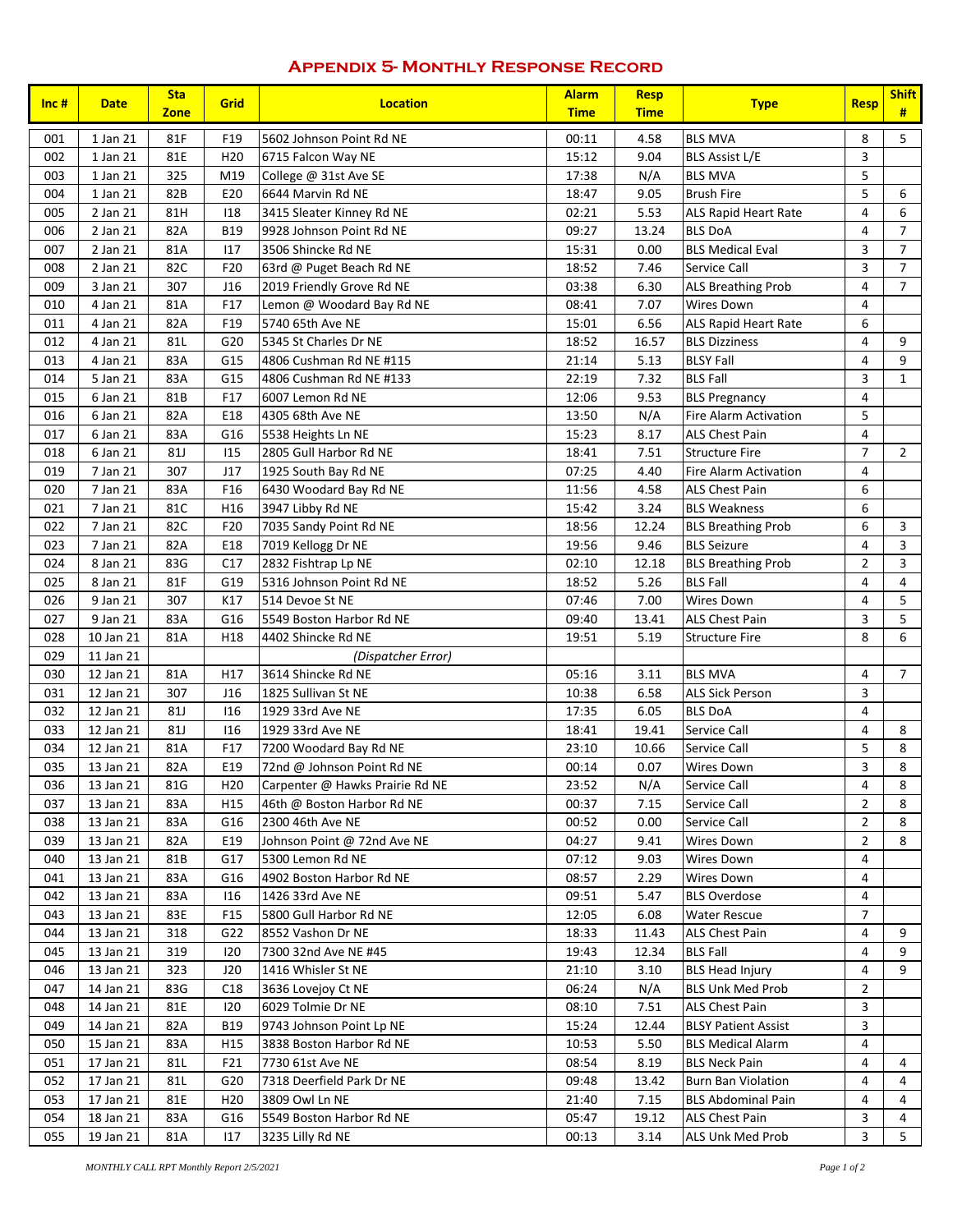#### **Appendix 5- Monthly Response Record**

| $Inc$ # | <b>Date</b> | <b>Sta</b><br><b>Zone</b> | <b>Grid</b>     | <b>Location</b>                  | <b>Alarm</b><br><b>Time</b> | <b>Resp</b><br><b>Time</b> | <b>Type</b>                  | <b>Resp</b>             | <b>Shift</b><br># |
|---------|-------------|---------------------------|-----------------|----------------------------------|-----------------------------|----------------------------|------------------------------|-------------------------|-------------------|
| 056     | 19 Jan 21   |                           |                 | <b>HIRL TEST</b>                 |                             |                            |                              |                         |                   |
| 057     | 19 Jan 21   |                           |                 | <b>HIRL TEST</b>                 |                             |                            |                              |                         |                   |
| 058     | 19 Jan 21   |                           |                 | <b>HIRL TEST</b>                 |                             |                            |                              |                         |                   |
| 059     | 20 Jan 21   | 81F                       | H <sub>19</sub> | 5726 Hawks Prairie Rd NE         | 10:06                       | 4.33                       | <b>ALS Seizure</b>           | $\overline{4}$          |                   |
| 060     | 20 Jan 21   | 82A                       | C19             | 9038 Gallea St NE                | 16:07                       | 10.04                      | <b>ALS Unk Med Prob</b>      | 3                       |                   |
| 061     | 20 Jan 21   | 82C                       | F20             | 7130 Sandy Point Rd NE           | 18:07                       | 9.06                       | <b>ALS Chest Pain</b>        | $\overline{4}$          | $\overline{7}$    |
| 062     | 22 Jan 21   | 82A                       | E19             | 6800 Johnson Point Rd NE         | 09:01                       | N/A                        | Service Call                 | 3                       |                   |
| 063     | 22 Jan 21   | 81L                       | F21             | 7836 61st Ave NE                 | 10:35                       | N/A                        | <b>Fire Alarm Activation</b> | $\overline{4}$          |                   |
| 064     | 23 Jan 21   | 82A                       | C19             | Johnson Point @ Buttonwood Ln NE | 08:28                       | 7.52                       | <b>BLS Unk Med Prob</b>      | 5                       | $\mathbf{1}$      |
| 065     | 23 Jan 21   | 81B                       | F17             | 6106 Lemon Rd NE                 | 09:06                       | 4.29                       | Gas Leak Outside             | $\overline{7}$          | $\mathbf{1}$      |
| 066     | 23 Jan 21   | 82A                       | D <sub>19</sub> | Johnson Point @ 86th Ave NE      | 09:15                       | 10.27                      | <b>BLS MVA</b>               | $\overline{7}$          | $\mathbf{1}$      |
| 067     | 23 Jan 21   | 318                       | 122             | 8704 Sebastian Dr NE             | 10:19                       | 11.24                      | <b>BLS Abdominal Pain</b>    | $\overline{2}$          | $\mathbf{1}$      |
| 068     | 23 Jan 21   | 83G                       | D17             | 2724 84th Ct NE                  | 11:00                       | 10.42                      | <b>BLS CVA</b>               | 4                       | $\mathbf{1}$      |
| 069     | 23 Jan 21   | 83E                       | D16             | 8309 Zangle Rd NE                | 12:07                       | 11.35                      | <b>BLS Sick Person</b>       | $\overline{2}$          | $\mathbf{1}$      |
| 070     | 24 Jan 21   | 83A                       | 115             | 404 35th Ave NE                  | 01:29                       | 16.25                      | <b>BLSY Patient Assist</b>   | $\overline{2}$          | $\mathbf{1}$      |
| 071     | 24 Jan 21   | 81L                       | F21             | 7730 61st Ave NE                 | 03:10                       | 15.39                      | <b>BLS</b> Intoxication      | 4                       | $\mathbf{1}$      |
| 072     | 24 Jan 21   | 83A                       | H <sub>15</sub> | 4119 Gull Harbor Rd NE           | 09:35                       | 5.40                       | <b>ALS Diabetic</b>          | 6                       | $\overline{2}$    |
| 073     | 24 Jan 21   | 81A                       | 117             | 3031 36th Ave NE                 | 11:43                       | N/A                        | <b>BLS Suicide</b>           | 4                       | $\overline{2}$    |
| 074     | 24 Jan 21   | 83A                       | 115             | 404 35th Ave NE                  | 21:01                       | 11.35                      | <b>BLS Welfare Check</b>     | $\overline{2}$          | $\overline{2}$    |
| 075     | 25 Jan 21   | 81C                       | 116             | 3137 Friendly Grove Rd NE        | 11:17                       | 5.01                       | <b>BLS Fall</b>              | $\overline{2}$          |                   |
| 076     | 25 Jan 21   | 82A                       | <b>B19</b>      | 9840 Johnson Point Rd NE         | 14:31                       | 11.30                      | <b>BLSY Patient Assist</b>   | $\overline{2}$          |                   |
| 077     | 25 Jan 21   | 319                       | 120             | 7324 33rd Way NE                 | 16:08                       | 6.30                       | <b>ALS Chest Pain</b>        | $\overline{2}$          |                   |
| 078     | 26 Jan 21   | 81A                       | H17             | Shincke @ 41st Ave NE            | 18:09                       | 3.09                       | <b>BLS MVA</b>               | $\overline{7}$          | 4                 |
| 079     | 27 Jan 21   | 81H                       | 119             | 2930 Jorgenson Rd NE             | 20:18                       | 6.18                       | <b>BLS Abdominal Pain</b>    | 3                       | 5                 |
| 080     | 28 Jan 21   | 323                       | L21             | 8317 Pacific Ave NE              | 03:26                       | 6.01                       | Structure Fire (MA)          | $\mathbf 1$             | 5                 |
| 081     | 28 Jan 21   | 82C                       | F20             | 7130 Sandy Point Rd NE           | 04:36                       | 10.57                      | <b>BLS Medical Alarm</b>     | 3                       | 5                 |
| 082     | 28 Jan 21   | 307                       | K16             | 900 Wilson St NE                 | 15:03                       | 6.29                       | <b>BLS Fall</b>              | 3                       |                   |
| 083     | 28 Jan 21   | 82C                       | F20             | 7130 Sandy Point Rd NE           | 21:31                       | 8.48                       | <b>ALS Respiratory Prob</b>  | $\pmb{4}$               | 6                 |
| 084     | 29 Jan 21   | 83G                       | C17             | 2648 Fishtrap Rd NE              | 05:42                       | 10.01                      | Fire Alarm Activation        | 8                       | 6                 |
| 085     | 29 Jan 21   | 81H                       | 118             | 3025 Sleater Kinney Rd NE        | 10:33                       | 4.43                       | <b>ALS Syncope</b>           | 3                       |                   |
| 086     | 29 Jan 21   | 81H                       | G18             | 4027 Sleater Kinney Rd NE        | 12:22                       | 7.18                       | ALS Assist L/E               | 6                       |                   |
| 087     | 29 Jan 21   | 83A                       | H <sub>16</sub> | 3741 Harrington Ln NE            | 19:16                       | 6.22                       | <b>BLS Back Pain</b>         | $\overline{2}$          | $\overline{7}$    |
| 088     | 29 Jan 21   | 81H                       | 118             | 3320 Sleater Kinney Rd NE        | 19:29                       | 3.50                       | <b>BLS Disoriented Pt</b>    | 4                       | $\overline{7}$    |
| 089     | 30 Jan 21   | 83A                       | G15             | 4806 Cushman Rd NE #130          | 09:18                       | 4.06                       | <b>BLS Diabetic Prob</b>     | $\mathbf 2$             | 8                 |
| 090     | 30 Jan 21   | 81L                       | G20             | 6645 Prairie Ridge Dr NE         | 11:41                       | 6.51                       | <b>BLS Respiratory Prob</b>  | $\overline{2}$          | 8                 |
| 091     | 30 Jan 21   | 307                       | J17             | 2018 South Bay Rd NE             | 13:13                       | N/A                        | <b>Fire Alarm Activation</b> | 5                       | 8                 |
| 092     | 30 Jan 21   | 83A                       | <b>I16</b>      | 1743 36th Ave NE                 | 15:23                       | 1.48                       | <b>BLS DoA</b>               | 3                       | 8                 |
| 093     | 30 Jan 21   | 81B                       | G17             | 5047 Lemon Rd NE                 | 18:07                       | N/A                        | <b>Fire Alarm Activation</b> | 5                       | 8                 |
| 094     | 31 Jan 21   | 83A                       | G15             | 4806 Cushman Rd NE #125          | 01:14                       | 5.38                       | <b>BLS Unk Med Prob</b>      | $\overline{2}$          | 8                 |
| 095     | 31 Jan 21   | 83A                       | 115             | 3519 Gull Harbor Rd NE           | 14:52                       | 5.40                       | Service Call                 | $\overline{\mathbf{4}}$ | 9                 |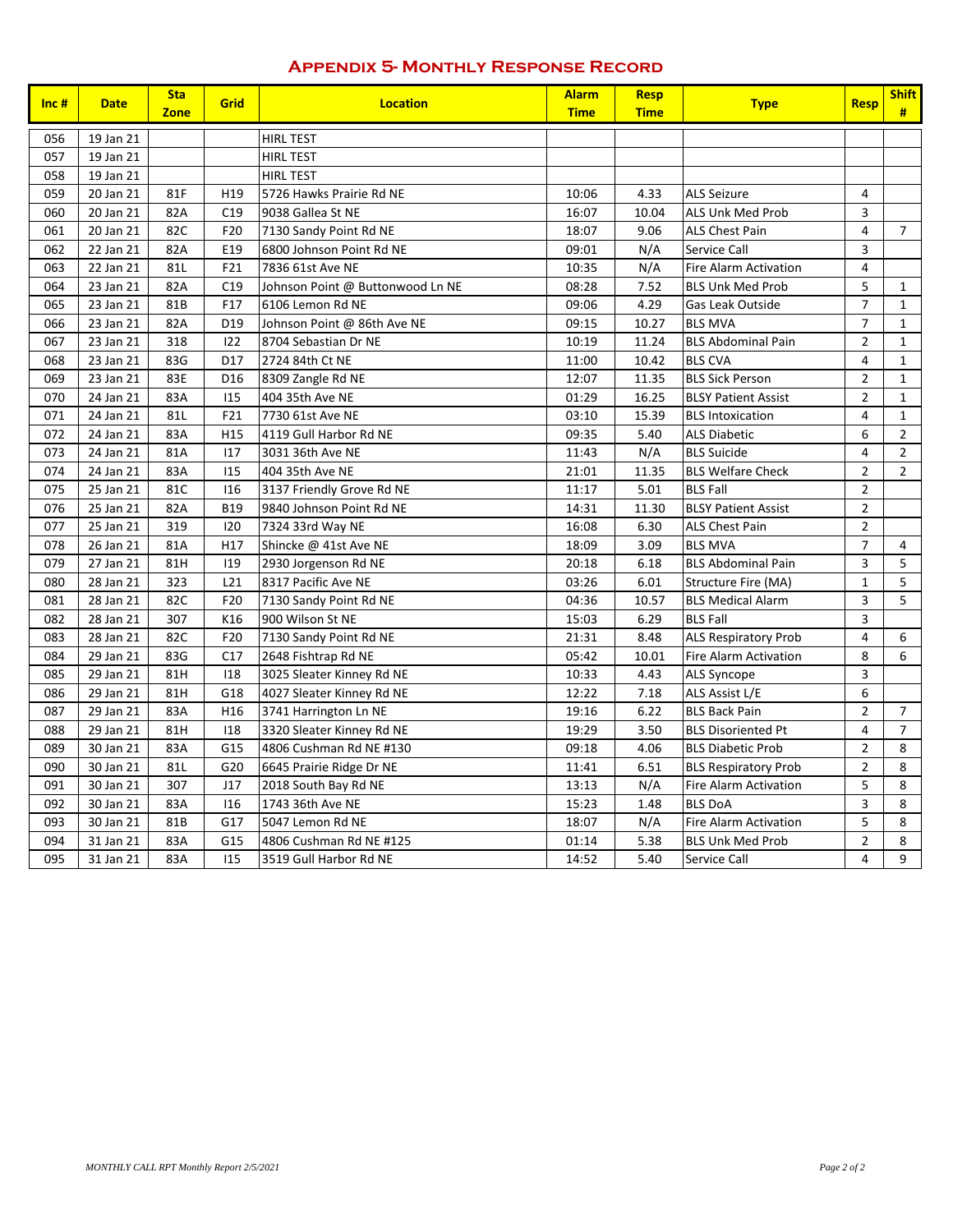#### **Monthly Report Appendix 2: Volunteer Staffing Roster**

| <b>Name</b>                   | <b>Rank/Status</b> | <b>Shift/Date</b> | <b>Name</b>            | <b>Rank/Status</b> | <b>Shift/Date</b> | <b>Name</b>          | <b>Rank/Status</b> | <b>Shift/Date</b> |
|-------------------------------|--------------------|-------------------|------------------------|--------------------|-------------------|----------------------|--------------------|-------------------|
| Armstrong, Walker             | <b>OSP</b>         |                   | Hayes, Dale            | FF/EMT/AO          | 9                 | Petersen, Lisa       | FF/EMT             | 5                 |
| Bahr, Michaela                | EMT/FF             | 5                 | Henson, Ronald C       | Receptionist       |                   | Poole, James         | FF/AO              | $\overline{7}$    |
| Bain, Tyler                   | FF/EMT             | $\mathcal{P}$     | Johnson, Jacob         | FF/EMT             | 6                 | Powell, Shelby       | FF                 |                   |
| Bourque, Mitch                | FF                 |                   | Kraft, Bethany H       | FF/EMT             | 6                 | Prine, Don           | OSP                |                   |
| Brandt, Robert                | FF.                | 5                 | Kramer, Gavin          | FF.                | 9                 | Robinette, Les       | LoA                | 9/18/2020         |
| Bushaw, Bladden M             | FF/EMT             | 3                 | Kubiak, Cody           | FF.                |                   | Sheller, Elliot      | FF/EMT             | 4                 |
| Carlton, Susan E              | Receptionist       |                   | Lacy, Ben              | FF/EMT             | $\overline{2}$    | Sherman, Jauni       | recruit            |                   |
| Chapman, Cody R               | FF.                | $\overline{2}$    | LaDue, Chris           | BC                 | 2, 6              | Sinclair, Sharon     | Receptionist       |                   |
| Clemens, Jonathan             | <b>EMSO</b>        |                   | Lara, Leroy            | FF.                | 6                 | Stenerson, Ian       | FF/AO              | 3                 |
| Cochran, Ann                  | Receptionist       |                   | Lee, Michael           | LoA                | 11/8/2020         | Stewart, Christopher | LoA                | 8/16/2020         |
| Dicke, Ben                    | FF/AO              | 8                 | Leyva, Travis          | FF/EMT             | 2                 | Sullivan, Amber      | FF/EMT             | 5                 |
| Dixon, Robert                 |                    |                   | Leyva-Morgan, Jennifer | FF/EMT             | $\overline{7}$    | Toth, Terry          | FF/EMT             | 8                 |
| Dodge, David                  | Lieutenant         |                   | Lindwall, Desiree      | FF/EMT             | $\overline{7}$    | Valdez, Christian    | FF.                | 6                 |
| Estrada, Diana                | FF/EMT             | $\mathbf{1}$      | Liukkonen, David       | LoA                | 7/28/2020         | Van Kirk, Nick       | FF/EMT             | 5.                |
| Fass, Bonnie                  | Receptionist       |                   | Lukens, Thea           | LoA                | 8/21/2020         | Williams, Tom        | LoA                | 11/3/2020         |
| Fitzgerald, (Roebuck), Tara A | FF/EMT             |                   | May, Nicolas           | recruit-hold       |                   | Youngs, John         | FF/EMT/AO          | 9                 |
| Freed, Richard                | FF.                | $\mathbf{q}$      | McCann, Dustin         | FF/AO              | 4                 | Zimmerman, Jacob     | LoA                | 8/3/2020          |
| Frost, Shane                  | LoA                | 9/11/2020         | McCosh, Devin          | FF/EMT             | 4                 | Zolman, Reagan       | LoA                | 10/25/2020        |
| Gettle, Eric James            | FF/EMT             | $\overline{ }$    | Meyers, Raymond        | recruit-hold       |                   | Zopolis, James P     | Receptionist       |                   |
| Gill, Patricia Ann            | Receptionist       |                   | Milligan, Nicholas     | FF.                | $\overline{2}$    | Zvirzdys, Joshua     | FF/EMT             | $\overline{7}$    |
| Gormley, Robert               | Lieutenant         | 9                 | Mize, Art              | Chaplain           |                   |                      |                    |                   |
| Harn, Jakob                   | FF                 | 8                 | Perry, Andrew          | EMT                | 9                 |                      |                    |                   |